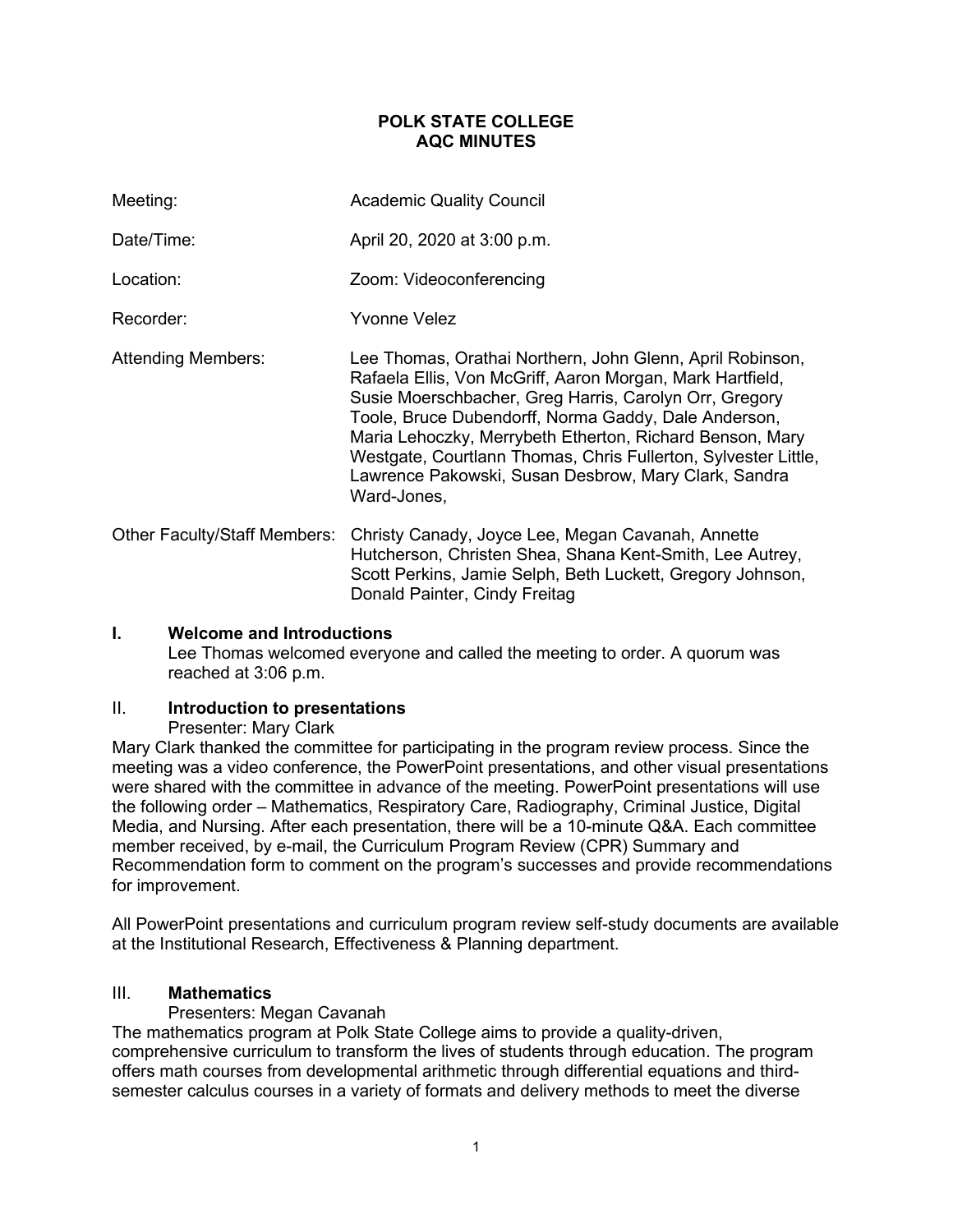needs of students who enroll in the College, whether they are taking courses in the district or at a distance. Furthermore, they offer two mathematics pathways that are tied to student transfer intent. These math pathways are intended to direct students to math courses that are appropriate and applicable to their programs of study and career goals.

This review points to several opportunities for improvement. First, resources, facilities, and funding vary across the two campuses. Additional resources to support teaching and learning are needed to better serve students enrolled in math courses. There are also differences in student performance across courses and delivery method. Access to more data on student performance and completion is needed to explore these inconsistencies and identify promising solutions to address these disparities. Additional opportunities to share best practices amongst department faculty may also help identify promising solutions.

Additionally, this review highlights several strengths of the program. Faculty employ best practices in teaching and learning and provide a variety of support services to students enrolled in math courses at Polk State College. To ensure that the department is making progress toward achieving its mission and these student objectives, they engage in ongoing and systematic planning by conducting both program and course-level assessment and analysis. They also value their own professional development and the professional development of one another, often presenting at regional and national conferences. The program has also recently offered a professional development opportunity specifically for their adjunct staff.

## IV. **Respiratory Care**

#### Presenter: Shana Kent-Smith

Polk State College Respiratory Care program has positively impacted Polk County and surrounding area for the past five years. A summary of program achievement includes:

- Five consecutive years: Distinguished Registered Respiratory Therapist Credentialing Success. This is one of the highest awards given by the Commission on Accreditation for Respiratory Care
- Awarded Continuing Accreditation in July 2014
- Award the Ten 10-re-affirmation for Certification of Accreditation effective until March 2029.
- 100% Employment Rate from 2015- 2019
- 100% Entry Level pass rate for the National Board Exam

Internal reviews such as Program Assessment, a 3-year program review and the Commission of Accreditation for Respiratory Care (CoARC) Annual reporting, have revealed strengths and areas of improvement within the program. A few of the notable strengths are supportive administration leadership (financially and administratively), an actively involved medical director, a well-supported advisory board and alumni involvement. The program's national board exams pass rates from 2014 to 2019 (for new graduate) are 93.88% (low cut score) and 85.7% (highcut score). These results are above the national pass rate percentage. Our most recent new graduates of 2019 accomplished the greatest achievement on the national board exam. The graduates earned 100% (low cut score) which was more than 20% higher than national pass rate percent, and an 84.62% (high cut score), which is 18% higher than the national pass rate. These extraordinary results are directly related to the fact that 80% of our clinical instructors are dedicated alumni. In addition, students receive clinical training at the local hospitals which consistently hires more than 75% of graduates. The Program Director and Clinical Coordinator are both actively participates in student didactic courses, laboratory competencies evaluations, and clinical evaluations. The CoARC employer's survey and graduate's survey continues support quality and prepared graduates entering the health care workforce.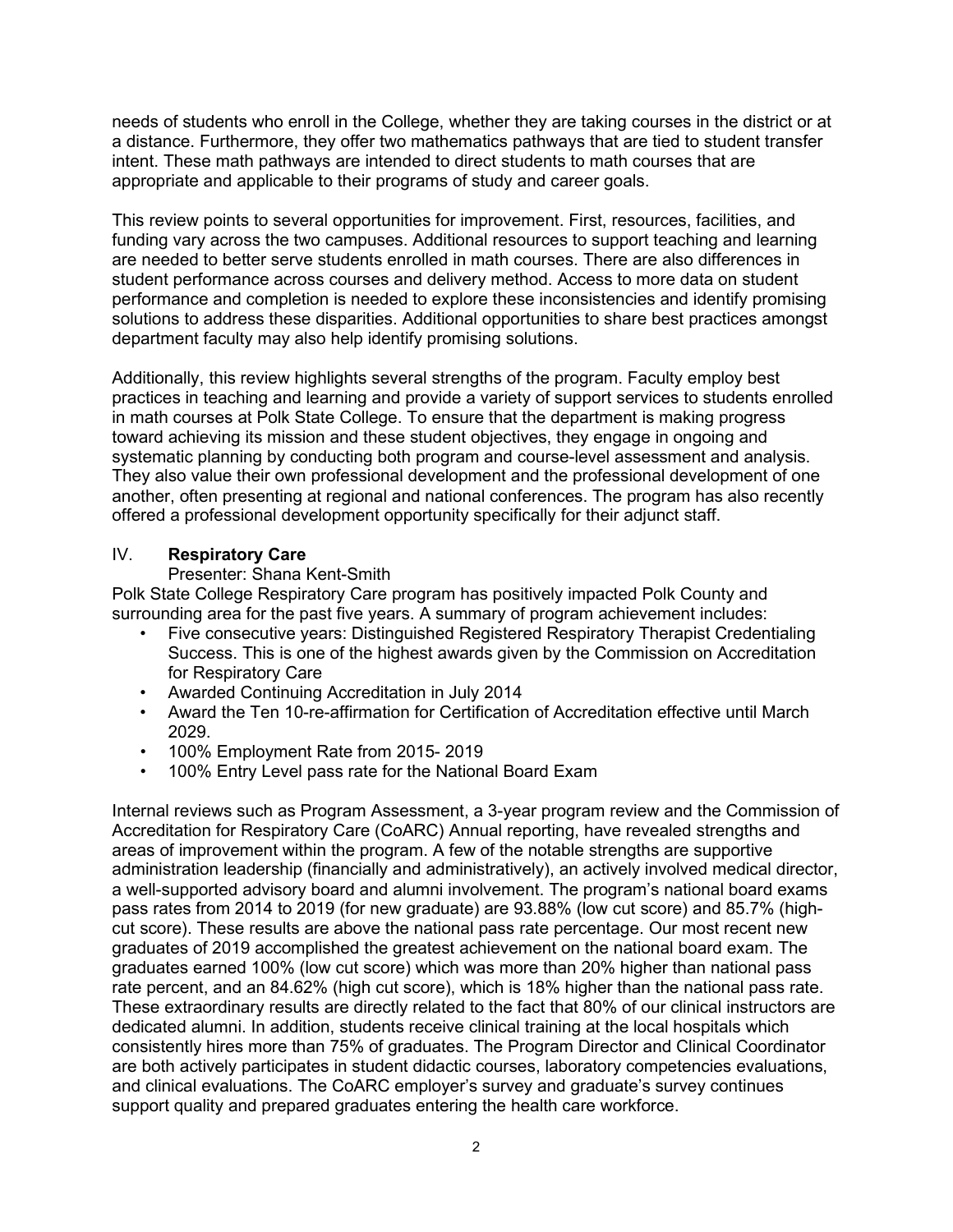As a limited access program, the Respiratory Care program continues to exceed the requirements of the accrediting body for overall program graduate performance. For the past four years, 100% of our graduates have obtained employment. While 100% of our graduate with in the past four years have obtain careers in the respiratory care profession, the number of graduates does not meet the current demand. According to the current Occupational Outlook handbook from the Bureau of Labor Statistic (job outlook from 2018-2028), the demand for respiratory therapist has a faster than average growth of 21%. This parallels the 2019-2020 Florida Statewide Demand Occupational report, which reveals a 2.60% annual percent growth yearly. This growth has become an identified area of improvement for the program. While administration support through Perking's funding has provided an opportunity to update some laboratory equipment and meet industry changes, enrollment has not matched the demand within the profession. A focused, intentional marketing strategy with a marketing budget is needed to promote the program. Currently the internal budget does not support marketing.

The curriculum program review confirms Polk State College's Respiratory Program has sustained top performance during the review time frame. The curriculum design, unique combination of strengths and supportive relationship with the organizations and community stakeholders have contributed to the program's strong productivity, viability and quality. To continue serving the community, we must present a favorable impression to our stakeholders and meet the new demand/growth of the respiratory care profession. We also must update our strategic plan. This updated strategic plan will require administrative support for specialized marketing, support for increasing accreditation fees, and the addition of a Cardiopulmonary Science degree advancement option to the Respiratory Care Program.

## V. **Radiography**

#### Presenter: Beth Luckett

The Radiography Program is an opportunity to self-assess and reflect upon how well it has fulfilled seven core effectiveness standards identified by the Office of Institutional Effectiveness, Accreditation, and Research. This process of self-study will present the program's strengths and opportunities to improve relative to the college's mission, program goals, student learning, and graduate success as an entry level radiographer.

Upon completion of the responses to the review standards, the Radiography Program identified key points for each as summarized below:

- **Standard One:** The program is a long established, accredited program that is respected in the community.
- **Standard Two:** The program has developed a set of program goals and student outcomes that it strives to achieve to ensure student success from acceptance to graduation and successful employment as an entry level radiographer.
- **Standard Three:** The program is guided by numerous professional entities to assure it is following a curriculum that supports student success through the program and the national certification examination.
- **Standard Four:** The Program Director, Clinical Coordinator, and adjunct instructors have the appropriate degrees for their respective position and are properly credentialed in good standing. The program has identified the need for an additional F/T instructor to reduce high adjunct use.
- **Standard Five:** For the past five years, the program has successfully met or exceeded pre-determined benchmarks with its program effectiveness data. The program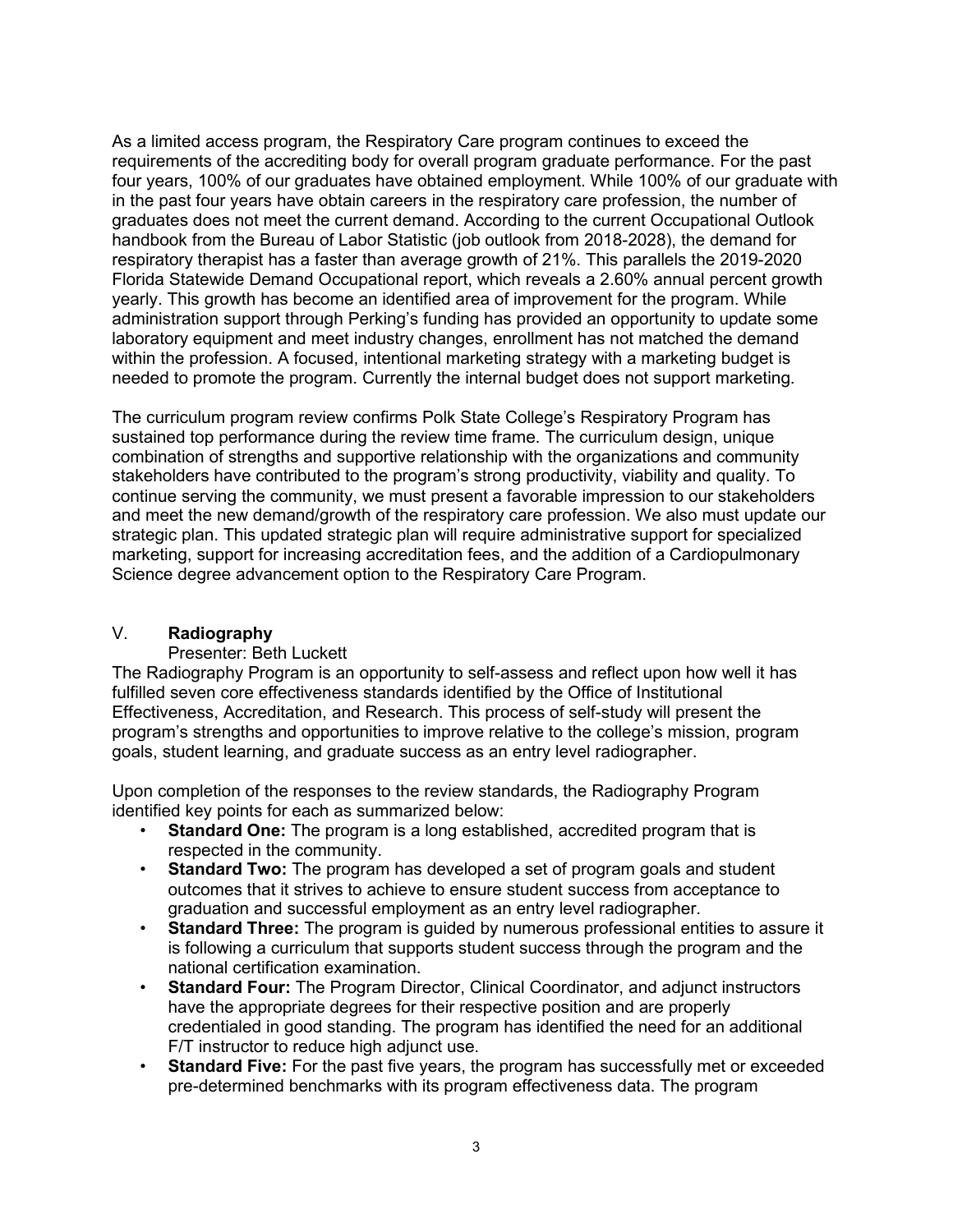reinforces the college's need for a health science advisor for student support from advisement to admission into the program.

- **Standard Six:** The program has established an assessment plan that directly correlates with the program goals and enjoys the support of a program assessment committee and advisory board.
- **Standard Seven:** The program has a recurring budget and administrative support. Due to the high cost of imaging equipment, the program has had to make requests from external funding to properly support the student lab.

The Radiography Program is a viable, productive program that focuses daily on student success both didactic and clinically. The Program Director appreciates the opportunity this program review offered to present its strengths, needs, and opportunities to improve.

# VI. **Criminal Justice**

# Presenter: Christen Shea

The Criminal Justice Technology associate degree is designed to prepare students with crossfunctional skills necessary for entry into the Criminal Justice profession. This degree prepares students to work in law enforcement, corrections, probation/parole, private/industry security, and other criminal justice fields. It also provides an educational path for officers who have passed recognized certification examinations in law enforcement, corrections, and probation/parole. This degree is also beneficial to employees in law enforcement seeking incentive benefits or career enhancement. Every course in the associate degree program is offered every semester. The courses are offered in a variety of formats to include online and face to face. Online courses are offered in eight-week, fast-track semesters which offer students an option to complete the degree program faster.

The completion of the curriculum program review has revealed the following:

- The associate degree in Criminal Justice at Polk State College has a strategic plan with objectives aligning directly with the College's priorities.
- Enrollment in the associate of science in Criminal Justice Technology has continued to decline every year since 2015/16.
- The program consistently strives to improve on results from assessments and student perception of instructions (SPI).
- Every course in the program is offered every semester, the program has developed each course's curriculum in alignment to Quality Matters best practices, and courses are moving to the use of Open Educational Resources coupled with the real world knowledge of professors who are practitioners in the field of criminal justice.
- The graduation rate of the program has decreased from 40 students to 28 students. This could be a direct correlation to the decline in overall student enrollment.

To address the concern of declining enrollment and completion rates, the Criminal Justice associate degree program needs a full-time program coordinator as well as an additional fulltime faculty member should the budget permit.

## VII. **Digital Media**

Presenter: Gregory Johnson

The Digital Media department performed an internal program review during spring 2020 as required by Polk State's strategic planning process. Here are the key findings: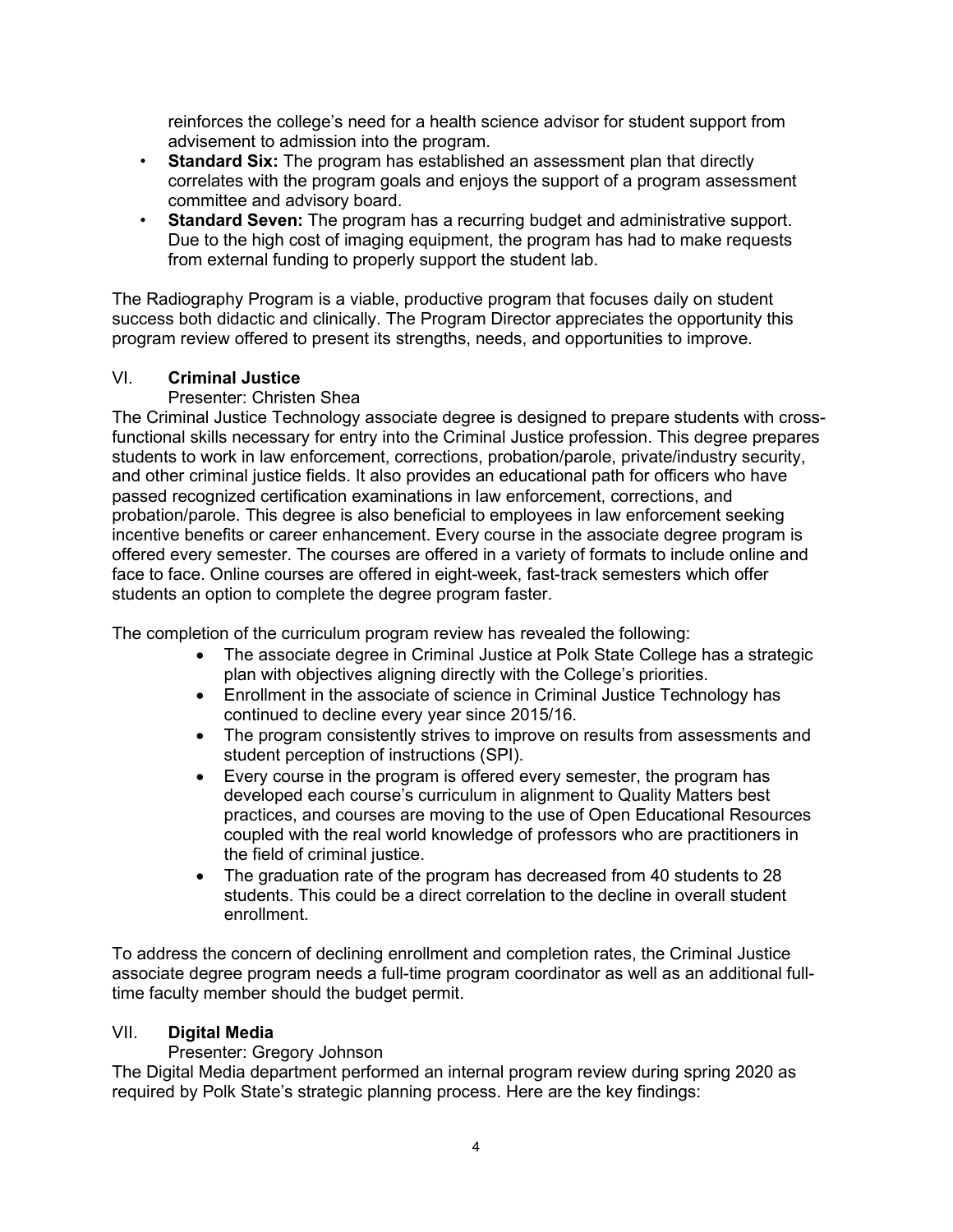- 1. Digital Media has several distinctive features. It provides AS degrees with three tracks in Graphic Design, Video Production, and Web Production, in addition to three certificates in the same tracks. AA students may also choose Digital Media for their elective courses.
- 2. Strategic planning includes a 5% enrollment increase for 2021, 20% completion rate for concentrators, 80% achievement for learning outcomes, and an 80% student satisfaction rate. Plans are in place to achieve these goals.
- 3. Departmental planning incorporates feedback from students, Student Perception of Instruction (SPI) surveys, weekly staff meetings, discussions with employers and recent graduates about job needs, and Advisory Committee recommendations.
- 4. The program is well-equipped to attract, retain, and support highly qualified students. The department has >60 iMac computers, three 10-Gb servers, AV equipment for students to borrow, two instructional classrooms, a video studio, a photo studio, a student lab, well-qualified staff committed to effective instruction, and myriad projects to support learning and engagement.
- 5. Fulltime staff includes two faculty members and a program specialist. Part-time staff includes five Teaching Lab Assistants and an adjunct instructor.
- 6. Between 2015 and 2019, unduplicated AS headcount declined from 92 to 71. Declared majors decreased from 111 to 93. However, these numbers do not include AA students who have surpassed AS students in Digital Media enrollment.
- 7. Most AS Digital Media students are White (61%). Black and Hispanic students account for 11% and 19% respectively. Students between 20 – 24 years of age are 49% of enrollment, 15% are less than 20 years of age, and 19% are between 30 – 39 years.
- 8. The AS gender balance is even at 48% for males and females, however our survey (which includes AA students) suggest a slight edge for females at 51% to males at 49%.
- 9. Course success rates averaged 93% for the last five years. Withdrawal rates averaged 4% between 2015 and 2019. AS graduation rates have increased from 5 in 2015 to 24 in 2019, which shows a positive trend.
- 10. According to our survey, current Digital Media students and past graduates overwhelmingly rate their satisfaction with the program at 95%, felt the instructors were fair to them (96%), and would recommend the program to a friend (96%). Student perception of skills learned exceeded 94%, except for web content (which had an 81% rating). Lab staff, resources available, and quality of instruction all rated >94%.
- 11. To increase graduation rates, program maps were created for Digital Media students in AA, AS, and certificate programs to ensure students knew the path to completion. Additionally, we are advertising program options to high school seniors through tours, school visits, open houses, social media, and local digital signage.
- 12. Areas of concern for the program include reduced AS enrollment rates, unavailability of advanced courses when students need them, a floundering web program that needs revision or replacement, critical need for a full-time web/media faculty, need for two additional lab assistants, lack of access to cinematic equipment to prepare students for professional workflows, inconsistent instructional rigor between faculty members, need to update program maps to reflect course changes at transfer universities, lack of flexible lab hours for working students, missing course content (WordPress, print production, and real-world projects for all graphic design courses), reduced lab fees allocation, and student requests and job vacancy requirements for a 4-year degree option.

# VIII. **Nursing**

## Presenter: Annette Hutcherson

The program review was conducted by assigning various standards to different committees within the department so that everyone participated in the review and the preparation of the